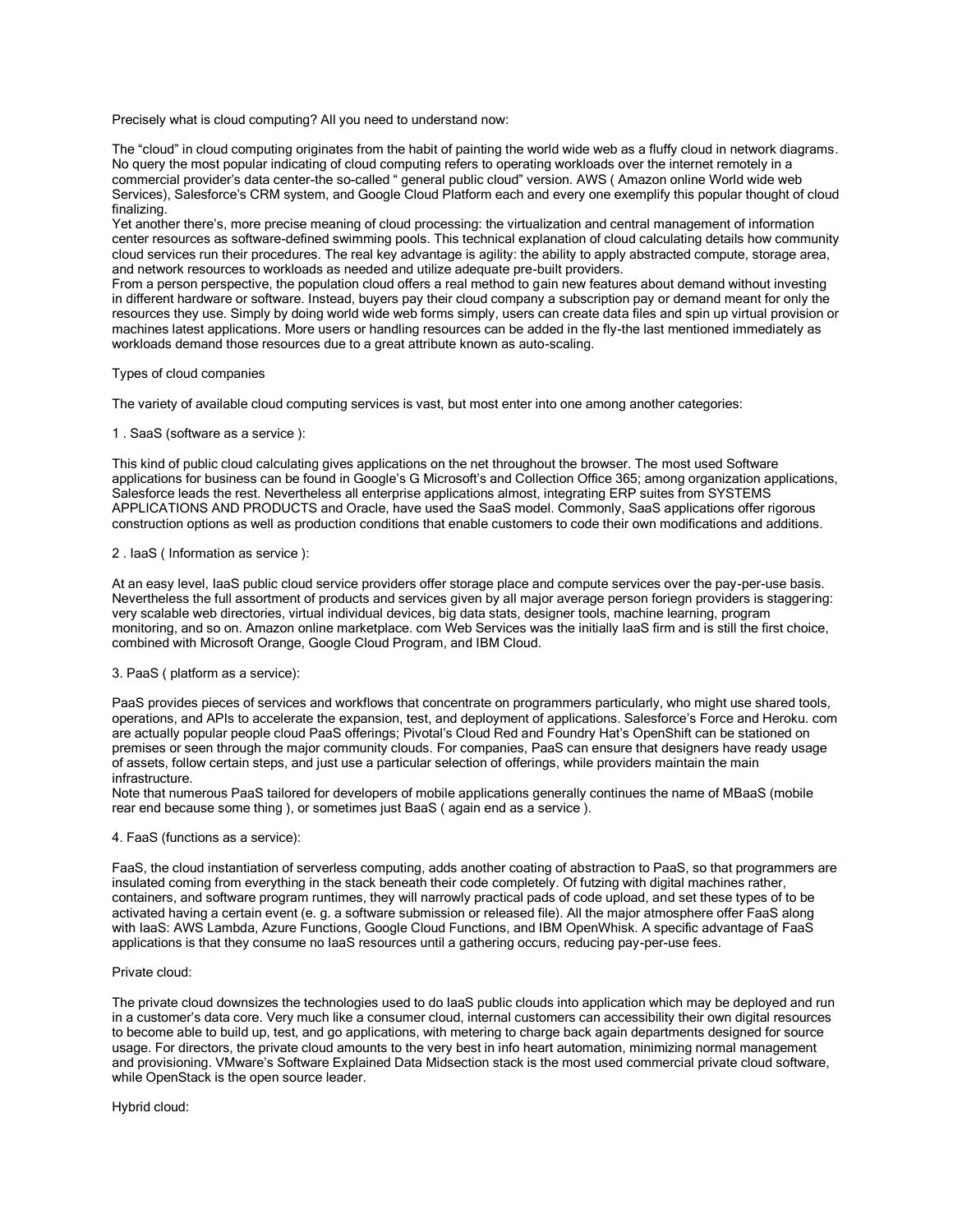A cross types cloud is the usage of an unique cloud with a community cloud. At its most developed, the cross punch cloud involves creating parallel environments exactly where applications can move easily among public and private clouds. In other circumstances, databases may stay static in the customer data middle and combine with general public cloud applications-or virtualized data middle work loads may be replicated to the cloud hosting during times of maximum demand. The kinds of integrations between public and cloud vary commonly, nonetheless they must be extensive to earn a fold types the cloud designation.

General public APIs (application development interfaces):

Because SaaS delivers applications to users over the internet just, general population APIs offer builders request functionality that can be accessed programmatically. For example, in building web applications, designers often utilize Google Maps' API to supply traveling directions; to assimilate with cultural media, coders might call upon APIs preserved by Twitter, Facebook, or LinkedIn. Twilio offers generated a highly effective business centered on offering telephony and messages services via public APIs. Ultimately, any business can provision an unique public APIs to permit customers to consume access or perhaps data application functionality.

### iPaaS (integration platform as a service):

Data integration is an important issue for almost any sizeable provider, but also for those that undertake SaaS at size especially. iPaaS providers typically offer prebuilt connectors for posting data among popular SaaS on-premises and applications business applications, nevertheless providers might focus virtually in B-to-B and ecommerce integrations, cloud integrations, or traditional SOA-style integrations. iPaaS offerings inside the cloud from such companies as Dell Boomi, Informatica, MuleSoft, and SnapLogic let users to implement data mapping likewise, transformations, and workflows inside the integration-building practice.

## IDaaS ( id as a service ):

The virtually all challenging security issue related to cloud computing is the management of user identity and its particular own affiliated rights and permissions across private data centers and pubic cloud sites. IDaaS suppliers maintain cloudbased customer info that authenticate users and enable usage of resources or applications predicated on security strategies, user groupings, and particular privileges. The ability to integrate with assorted index services ( Dynamic Index, LDAP, etc . ) and provide is essential. Okta is a clear innovator in cloud-based IDaaS; CA, Centrify, APPLE, Microsoft, Oracle, and Titled ping provide both on-premises and cloud solutions.

### Collaboration websites:

Assistance solutions such as Slack, Microsoft Organizations, and HipChat are becoming vital messaging systems that enable companies to communicate and socialize properly. Essentially, these solutions are simple and easy SaaS applications that support chat-style messaging along with record sharing and audio or video interaction. Most offer APIs to facilitate integrations with other devices and allow third-party coders to make and discuss add-ins that augment features.

### Verticals clouds:

Key players in such industries as finance, healthcare, retail, life savoir, and creation provide PaaS clouds to allow clients to create vertical applications that use industry-specific, API-accessible expertise. Top to bottom clouds can significantly decrease the right time to market for top to bottom applications and accelerate domain-specific B-to-B integrations. Most vertical clouds are made with the objective of nurturing partner ecosystems.

#### Advantages of cloud computing:

The cloud's main appeal can be to lower the right moment to promote of applications that need to selection effectively. More and more, however , designers are drawn to the cloud by the plethora of advanced new products that will be integrated into applications, from machine finding out how to internet-of-things connectivity.

Although businesses occasionally migrate legacy applications to the cloud to lessen data centre resource requirements, the real rewards accrue to new applications that take benefit for cloud services and "cloud native " attributes. The second option include microservices constructions, Apache containersto increase software ease of mobility, and box management alternatives such as Kubernetes that orchestrate container-based services. Cloud-native strategies and solutions can take part either public or individual clouds and help enable remarkably successful devops-style workflows.

#### Cloud computing security:

Arguments to the public cloud begin with cloud security generally, however the major average person clouds include proven themselves considerably less at risk of assault than the normal venture data midsection. Of higher matter is the integration of reliability identity and strategy administration between customers and general population cloud providers. Additionally ,